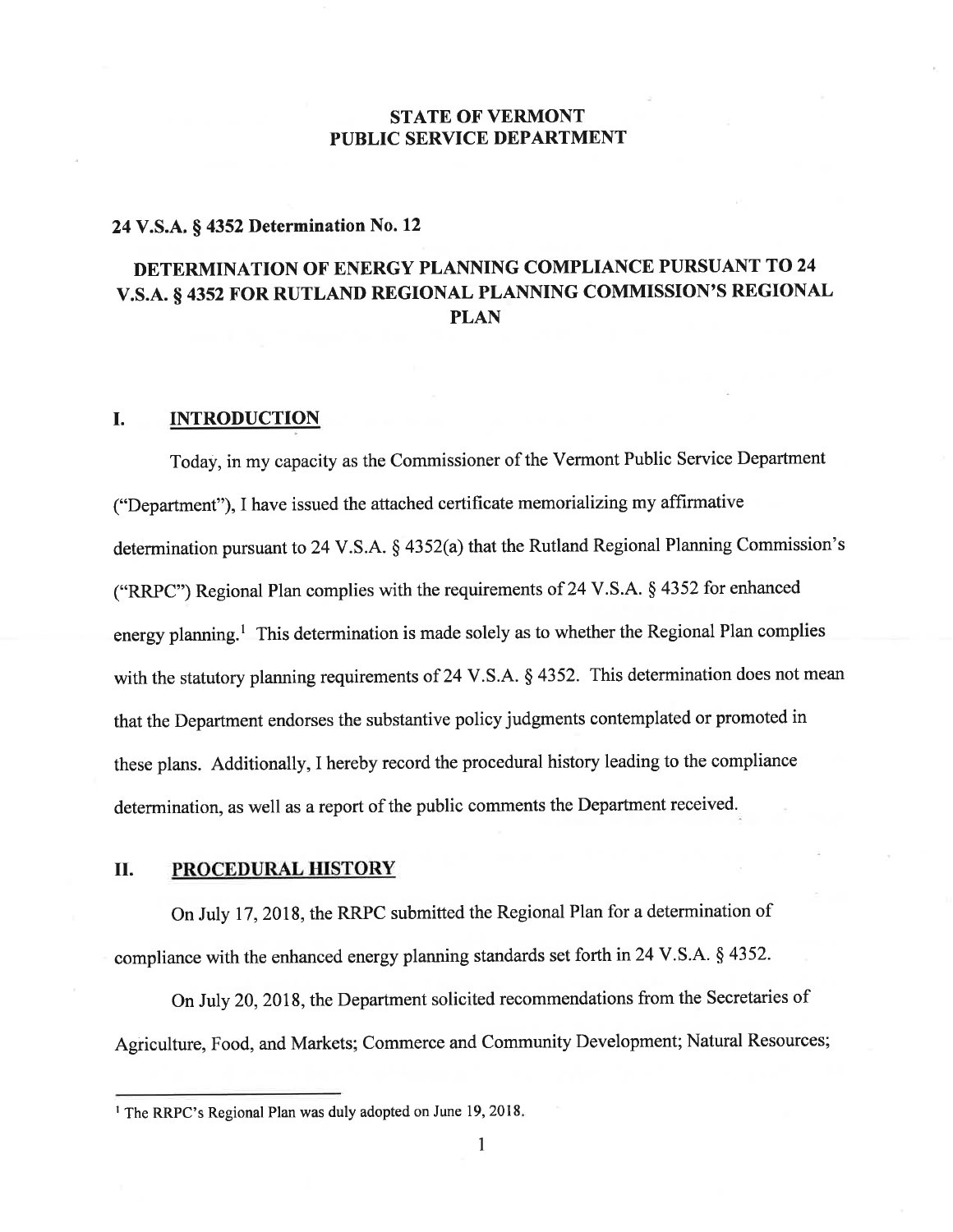and Transportation as to whether the Regional Plan should be certified as compliant with the requirements of 24 V.S.A. S 4352. None of these agencies have opposed certification of the Regional Plan.

On July 24,2018, notice of a public hearing scheduled for August 14,2018 was posted on the Department's website.

On July 27, 2018, notice of a public hearing scheduled for August 14, 2018 was published in The Rutland Herald.

On July 30, 2018, notice of a public hearing scheduled for August 14,2018 was mailed directly to the RRPC.

On August 14, 2018, the Department convened a public hearing at the RRPC's Office in Rutland, Vermont.

## ilI. AGENCY COMMENTS

#### Agency of Transportation

On July 24,2OI8,AOT informed the Department that it does not have any recommendations for changes to, nor does it oppose certification of the Regional Plan.

## Agency of Agriculture, Food & Markets

On August 20,2018, AAFM filed comments with the Department noting that the Regional Plan meets the Act 174 requirements and providing updated information on woody biomass and invasive species concerns in light of the recent detection of emerald ash borer in three Vermont counties. When addressing woody biomass for heating, AAFM suggests consulting recommendations that can be found at

https://vtinvasives.org/sites/default/files/images/SlowSpreadWoodVT.pdf to slow the spread of

2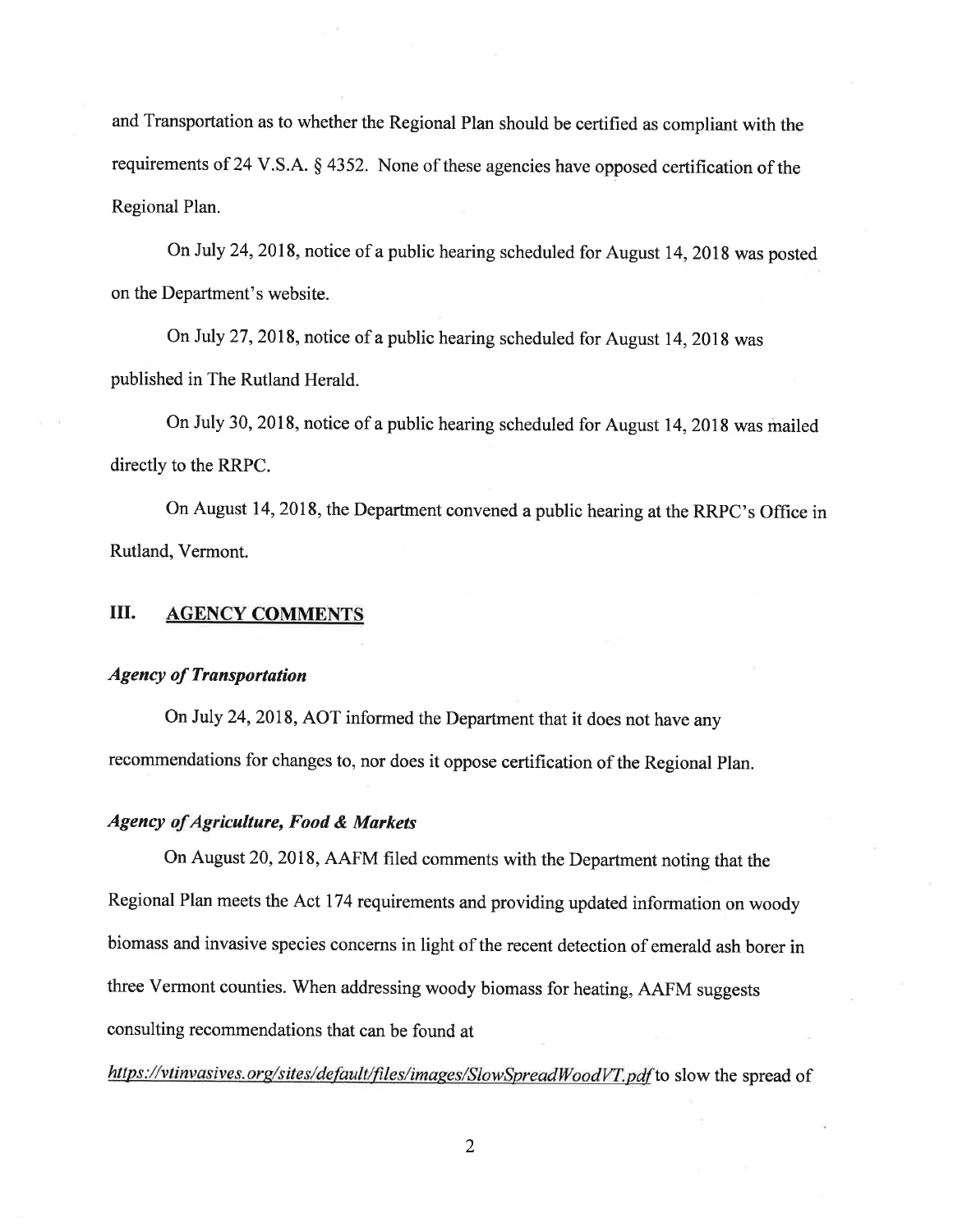the insect and provide greater protection for un-infested forests should be followed. For biomass and cogeneration facilities, recommendations include screening of storage and processing areas, limitations on the length of time unprocessed material can remain on-site before use, chipping logs at the harvest site rather than at the facility, careful selection of harvest areas and species used, timing of harvests to target periods when pests are less likely to be mobile, heat treatment, etc.

# Agency of Natural Resources

On August 20,2018,ANR filed comments with the Department noting that the Regional Plan leaves the designation of specific preferred and unsuitable locations for energy generation to municipalities and commits the RRPC to helping member municipalities identify such locations in the future. The Agency is supportive of this effort and notes that site-specific investigation of preferred locations may reveal environmental constraints. RRPC and its member municipalities are encouraged to contact Agency staff for assistance analyzing such sitespecific environmental constraints and natural resource values when identiffing specific preferred locations. ANR does not oppose certification of the Regional Plan.

#### IV. PUBLIC COMMENTS

During the August 14 public hearing, several members of RRPC's Board of Commissioners spoke in support of the plan. One member also described several challenges the RRPC faced when conducting enhanced energy planning, including understanding grid-related issues as well as planning in a region where the electrical energy consumption varies greatly between municipalities. Finally, a representative from a supporting organization, the Vermont Energy Education Program, expressed support for the plan and a desire for greater emphasis to be placed on small-scale wind generation.

a J